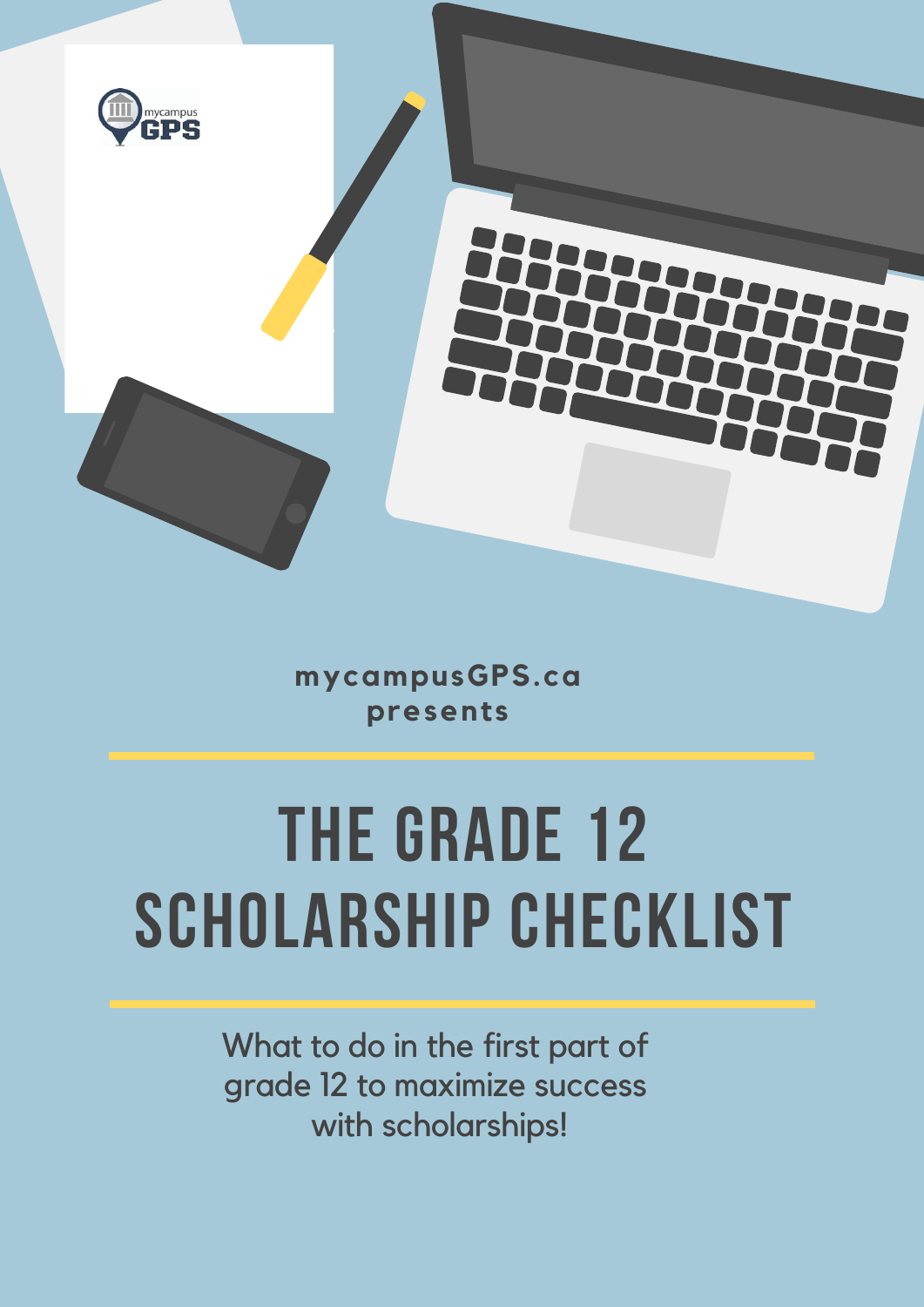## Why do you need a Grade 12 scholarship checklist?

Grade 12 is busy. On top of all of the regular academics and activities you were involved in during Grades 10 and 11, in Grade 12 you have the added responsibility of planning for the following year. You must research universities and programs, complete university applications, and find time to look for and apply for scholarships. Oh yes, and let's not forget all the fun grad events!

And here's the other thing: **Grade 12 is also your BEST opportunity to get a scholarship for university.** There will NEVER be another time with more opportunities and less competition!

To make sure you're prepared, this is a checklist of some of the main activities students should do in Grade 12 to prep for university scholarships. I also provide some helpful resources you can check out for more in depth information (the bolded titles are clickable links). I hope you find it useful!

## But first, we need to talk about timing...

Scholarships start to be offered a lot sooner than most people realize. They start to be offered in September of Grade 12. Yes, the very first month of Grade 12!



There isn't one time of year when scholarships are available; they will open and close throughout every month of the school year, and some (although not many) will be offered over the summer. The main time when most are available is between December and May.

There are two main categories of scholarships: 1) those offered by universities and 2) those offered by organizations other than universities. These "other" awards are often referred to as "external scholarships" because they are offered by organizations external to the universities. External awards encompass those offered by community groups, employers, banks, foundations, etc.

Some of the biggest scholarships in Canada are external awards (the largest are \$100,000 each!). Some of these have deadlines before the December school break. Also, some universities have earlier deadlines for scholarships than for admission, so make sure you check the website of each of the universities you're considering for their scholarship deadlines.

Some university and external scholarships require a school nomination. Your school may have an internal application process for these kinds of awards, so that means an extra step (and more lead time) will be necessary if you wish to be considered for these awards.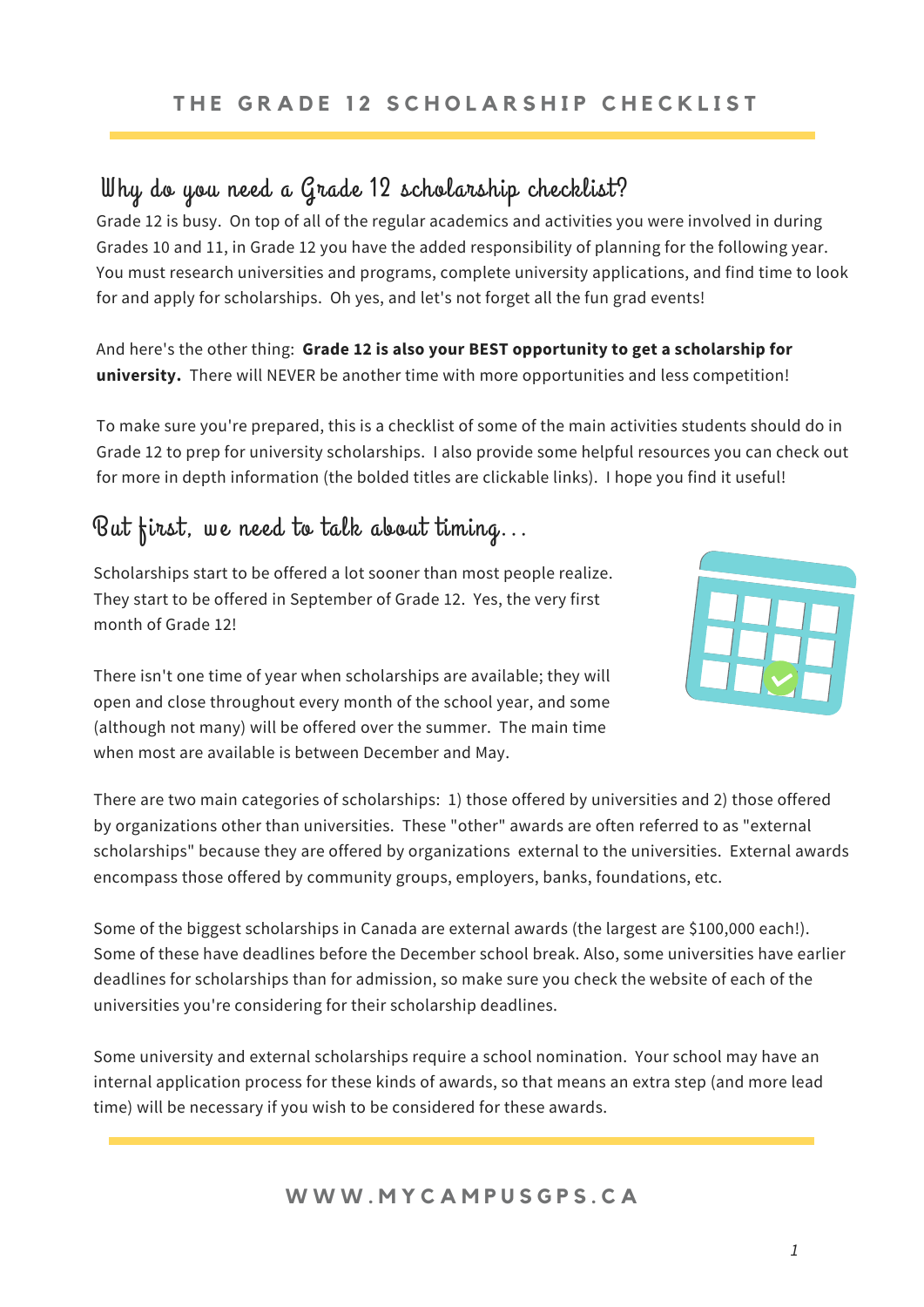Here are some of the main activities you should be doing in the first part of Grade 12 to maximize your success with scholarships:



# **september**

- Let's start with some scholarship basics. Do you know the answer to these questions:
- What's the difference between a scholarship and a bursary?
- What are the different kinds of university scholarships?
- What are the other kinds of scholarships? And what are some of their advantages over university awarded ones?
- Why are some scholarships less competitive than others?
- Besides the money, what are the other benefits of scholarships?

Watch my video to get the answers to these questions, and more. **Resource (video): [Scholarships](https://drive.google.com/file/d/1nnG4wG6wIIrzBYJE-kQnv-IC3wVeq9Yv/view?usp=sharing) 101**

Meet with your School Counsellor to inform him/her you are actively seeking university entrance scholarships (ones awarded by both universities and external organizations). Take a resume or a list of your activities to give to the Counsellor, and discuss your interest in potential universities and programs. (See page 4 for instructions on how to write your activities list.) Ask about the school's process for announcing/posting university and external scholarships - how and when are they posted or announced?

If you intend to apply for any major university awards (Chancellor's, President's, National, etc.) check the websites of the universities you plan to apply to. What are their deadlines? Do any require a school nomination? Remember, the deadlines for these kinds of awards are often before admission deadlines.

Put time in your schedule for the next 6-8 months to actively seek and apply for scholarships. Don't wait for "free time". Make time for it. I suggest you think of it as a part-time job and set aside 2-4 hours per month (actually put it into your schedule as you would a meeting). Both students and a parent should make time each month to find and apply for [scholarships.](https://www.mycampusgps.ca/single-post/2018/06/28/How-to-Partner-with-your-Child-for-Scholarship-Success)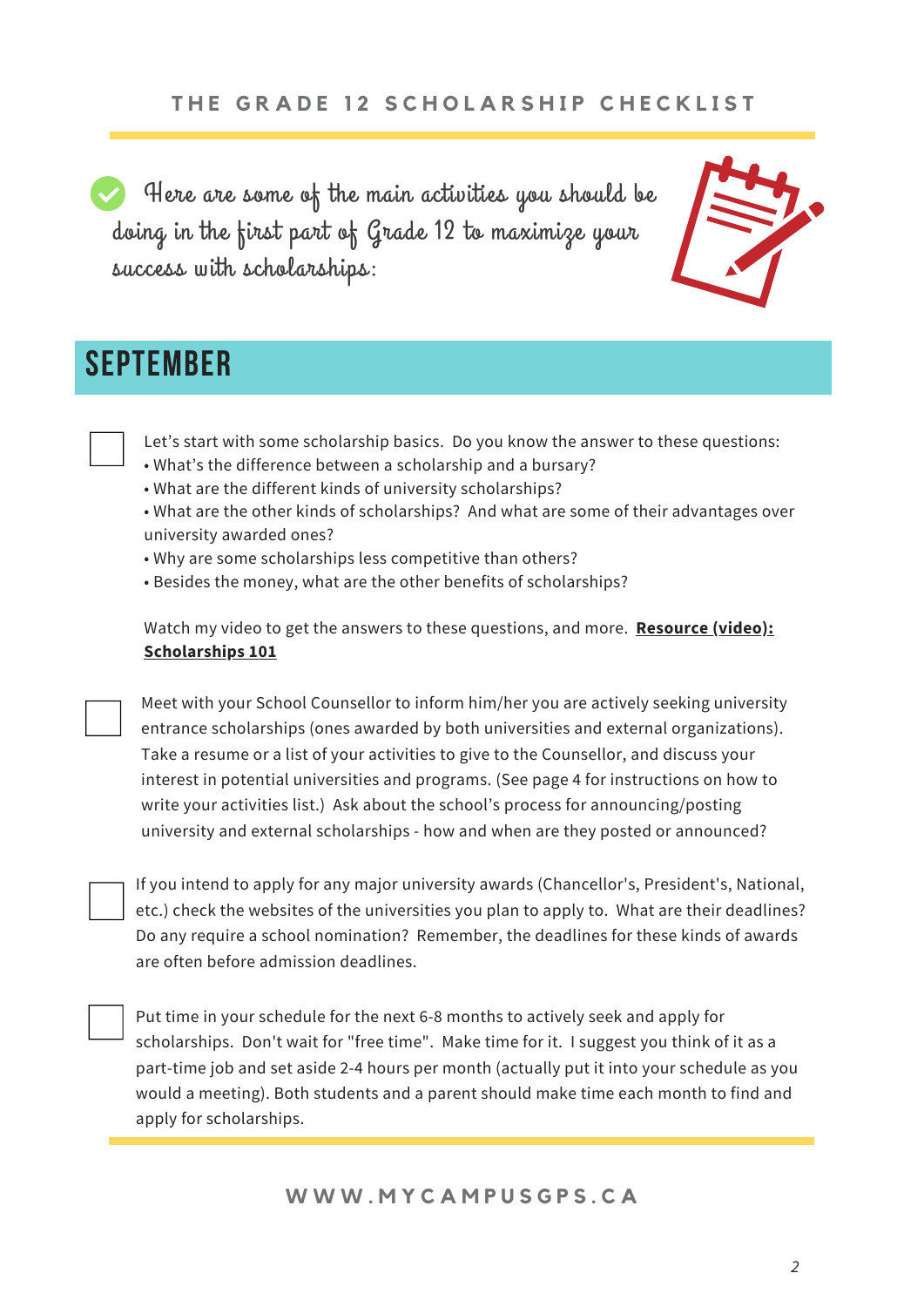Create your activities list for scholarship applications. An activities list is a list of your extracurricular activities from Grades 9/10 - 12. It includes your involvement in clubs, sports, music, etc., plus your paid work and volunteer work experience. Many scholarship applications will ask you to submit a list of your extra-curricular activities.

By making the list in advance and saving it, you can easily access the information from your activity list, and then transcribe or copy and paste the information into applications. You can use the information over and over again, saving time -- time you can use to apply for even more scholarships. Re-using this kind of information is how students win scholarships!

In the following blog link is a handy resource I created for you. It's an Activity List Organizer you can use to capture information you'll use on scholarships. Download it, complete it, and save it to use when completing applications.

\_\_\_\_\_\_\_\_\_\_\_\_\_\_\_\_\_\_\_\_\_\_\_\_\_\_\_\_\_\_\_\_\_\_\_\_\_\_\_\_\_\_\_\_\_\_\_\_\_\_\_\_\_\_\_\_\_\_\_\_\_\_\_\_\_\_\_\_\_\_\_\_\_\_\_\_\_\_\_\_\_\_

\_\_\_\_\_\_\_\_\_\_\_\_\_\_\_\_\_\_\_\_\_\_\_\_\_\_\_\_\_\_\_\_\_\_\_\_\_\_\_\_\_\_\_\_\_\_\_\_\_\_\_\_\_\_\_\_\_\_\_\_\_\_\_\_\_\_\_\_\_\_\_\_\_\_\_\_\_\_\_\_\_\_

\_\_\_\_\_\_\_\_\_\_\_\_\_\_\_\_\_\_\_\_\_\_\_\_\_\_\_\_\_\_\_\_\_\_\_\_\_\_\_\_\_\_\_\_\_\_\_\_\_\_\_\_\_\_\_\_\_\_\_\_\_\_\_\_\_\_\_\_\_\_\_\_\_\_\_\_\_\_\_\_\_\_

**Resource (blog): How to make your best [activities](https://www.mycampusgps.ca/single-post/2018/01/10/How-to-make-your-best-activities-list) list**



#### **Add your own "to dos" for SEPTEMBER:**

# **october**

Scholarships have officially started! Need help finding scholarships? I have a comprehensive guide to help you find and apply for scholarships ! **Resource (paid guide): How to Find and Win [Scholarships](https://www.mycampusgps.ca/scholarship-guidebook)**



Grade 12 marks matter. This term/semester's academic record will have a direct impact on admission to your schools of choice, and for university scholarships too. Now is the time to get help from a tutor if you're struggling. Don't wait until exams. Or, if you're doing well, keep up the good work! **Resource [\(website\):](https://www.khanacademy.org/) Khan Academy, a free online academic resource**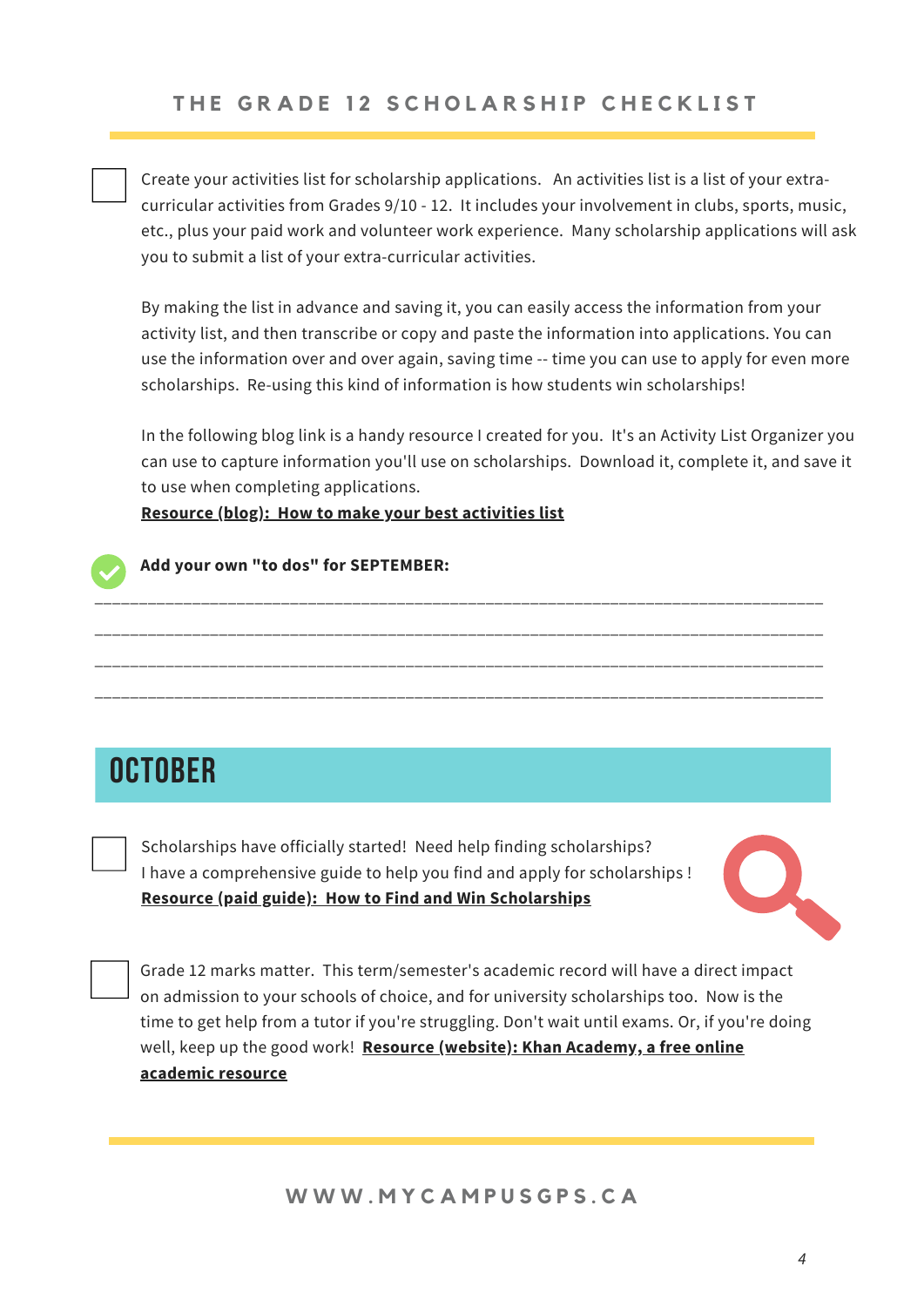Need a reference for a scholarship? Or think you might need one for applications in the future? It's better to ask sooner rather than later! Here's how to do it. **Resource [\(blog/video\):](https://www.mycampusgps.ca/single-post/2018/01/17/How-to-get-a-GREAT-reference) How to get a GREAT referenc[e](https://www.mycampusgps.ca/single-post/2018/01/17/How-to-get-a-GREAT-reference)**

You don't have to wait until you find a scholarship to start preparing essay material. A smart way to approach it is to pre-write content for scholarship essays. How? Many scholarship essays focus on similar themes. Some common ones are: leadership, community involvement, challenge (meaning a time you faced a challenge, or a time you challenged yourself), and future plans (meaning what program/career you intend to pursue and why).

You can write about 300 words on each of these topics, and then use that content in scholarship application essays. Having a head start on your essays will allow you to apply for more scholarships in less time. And the more you apply for (with a strong application) the more chances you have to win! Need help? I hold scholarship essay writing workshops that teach you how to write a great essay! **Resource (paid service): [Scholarship](https://www.mycampusgps.ca/workshops) Essay Writing Workshops**

One of the best ways to have success with scholarships is for the student and a parent (or other helper) to "team up". I suggest student and parent each take responsibility for looking for scholarships; split the list of places to look, and check them regularly. Divide and conquer! Also, schedule time together to work on the applications. Hold each other [accountable](https://www.mycampusgps.ca/single-post/2018/06/28/How-to-Partner-with-your-Child-for-Scholarship-Success) to show up and get the work done. **Resource (blog): How to partner with your child for scholarship success**

Have you booked time into your calendars to work on finding and applying for scholarships? Both student and parent should book 30 minutes per week EACH to find scholarships. Then, book two hours per month to work on completing applications. If that sounds like a lot of time, think of it this way - there are 720 hours in a month. Even if you devote 3 hours per month to scholarships, you'll still have 717 hours left to do all of your other activities!

\_\_\_\_\_\_\_\_\_\_\_\_\_\_\_\_\_\_\_\_\_\_\_\_\_\_\_\_\_\_\_\_\_\_\_\_\_\_\_\_\_\_\_\_\_\_\_\_\_\_\_\_\_\_\_\_\_\_\_\_\_\_\_\_\_\_\_\_\_\_\_\_\_\_\_\_\_\_\_\_\_\_

\_\_\_\_\_\_\_\_\_\_\_\_\_\_\_\_\_\_\_\_\_\_\_\_\_\_\_\_\_\_\_\_\_\_\_\_\_\_\_\_\_\_\_\_\_\_\_\_\_\_\_\_\_\_\_\_\_\_\_\_\_\_\_\_\_\_\_\_\_\_\_\_\_\_\_\_\_\_\_\_\_\_

\_\_\_\_\_\_\_\_\_\_\_\_\_\_\_\_\_\_\_\_\_\_\_\_\_\_\_\_\_\_\_\_\_\_\_\_\_\_\_\_\_\_\_\_\_\_\_\_\_\_\_\_\_\_\_\_\_\_\_\_\_\_\_\_\_\_\_\_\_\_\_\_\_\_\_\_\_\_\_\_\_\_

\_\_\_\_\_\_\_\_\_\_\_\_\_\_\_\_\_\_\_\_\_\_\_\_\_\_\_\_\_\_\_\_\_\_\_\_\_\_\_\_\_\_\_\_\_\_\_\_\_\_\_\_\_\_\_\_\_\_\_\_\_\_\_\_\_\_\_\_\_\_\_\_\_\_\_\_\_\_\_\_\_\_

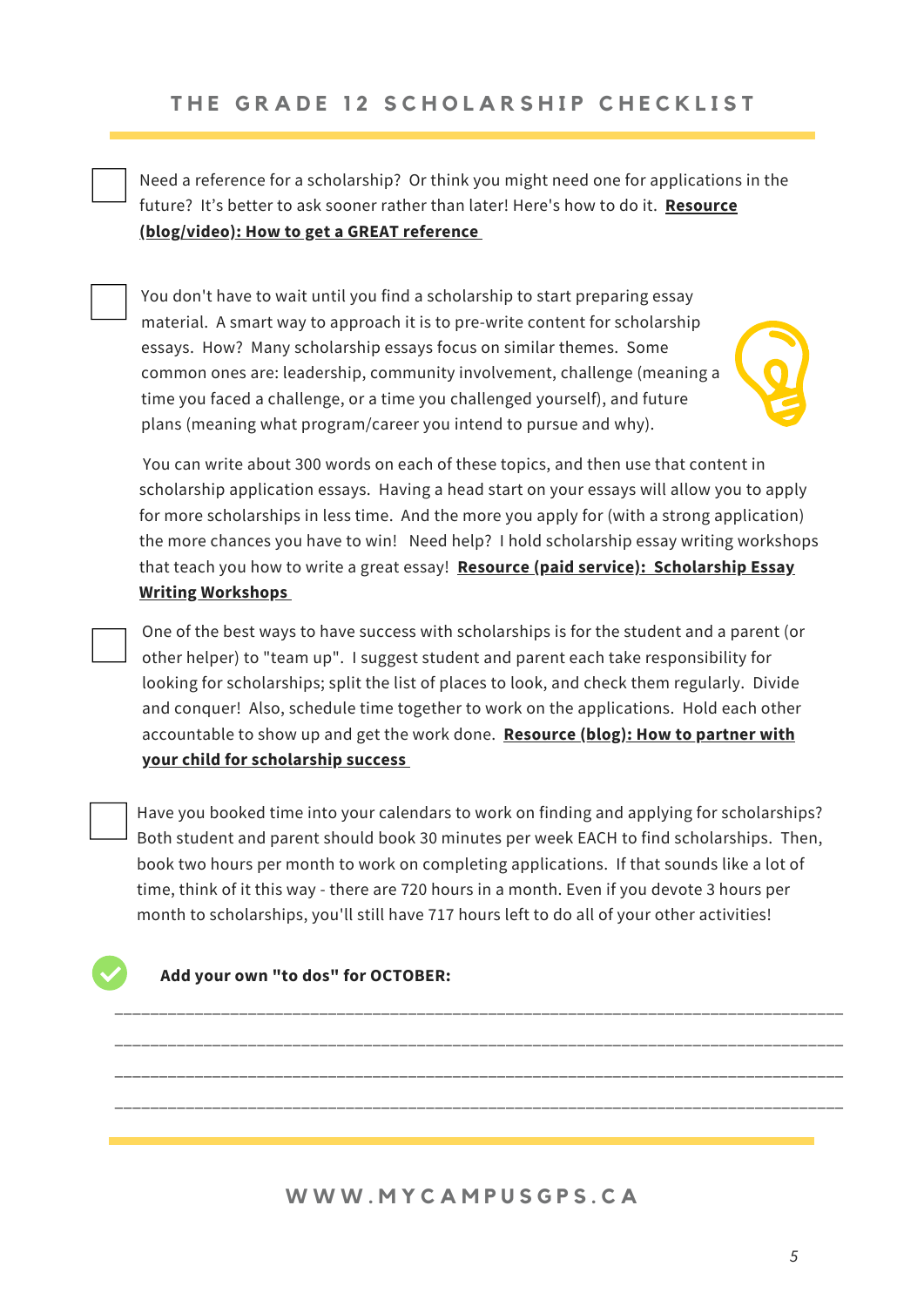# **NOVEMBER**

Think scholarships are just for top students? That used to be the case, but not anymore! Today, there are all kinds of scholarships for all kinds of students. Don't let tired, old myths hold you back from applying for--and [winning--scholarships!](https://www.mycampusgps.ca/single-post/2017/11/01/5-scholarship-myths-BUSTED) **Resource (blog): Five scholarship myths BUSTED**

SCHOLARSHIP WRITING TIP: Read the entire scholarship application before you start writing. There is often a wealth of information in it, and it may even provide you with a key piece of information that can help you win the award. **Resource (blog): How to read a [scholarship](https://www.mycampusgps.ca/single-post/2018/10/03/How-to-read-a-scholarship-application-3-reasons-to-read-the-fine-print) application**

Reminder: check the websites of the universities you intend to apply to. Do they have any scholarship information on their websites yet?



Have you signed up for ScholarshipsCanada.com, and ScholarTree.ca? These are the biggest scholarship search engines in Canada. You can make a profile and the search engine will start to match you with scholarships that fit your profile. You can even get email reminders of application deadlines. Search engines aren't the only way you should look for scholarships, since they don't list all of the available scholarships, especially local ones. But it's a good place to start. Don't forget to check your match results regularly! **Resource (websites): [ScholarshipsCanada.com](https://www.scholarshipscanada.com/) and [ScholarTree.ca](https://scholartree.ca/).**

Have you done some research into the program/career you intend to pursue? There are scholarships for certain kinds of programs, and for people who are interested in pursuing certain kinds of careers. Scholarship committees look favourably on students who have put some thought into their goals for the future. It can really pay off to know what you want to pursue and why. Doing research now means you'll be able to discuss the reasons for your choice later in an



application. It'll give you an edge over other applicants who appear to just be winging it.

*Note:* This kind of information can also help greatly with admissions personal statements for competitive university programs.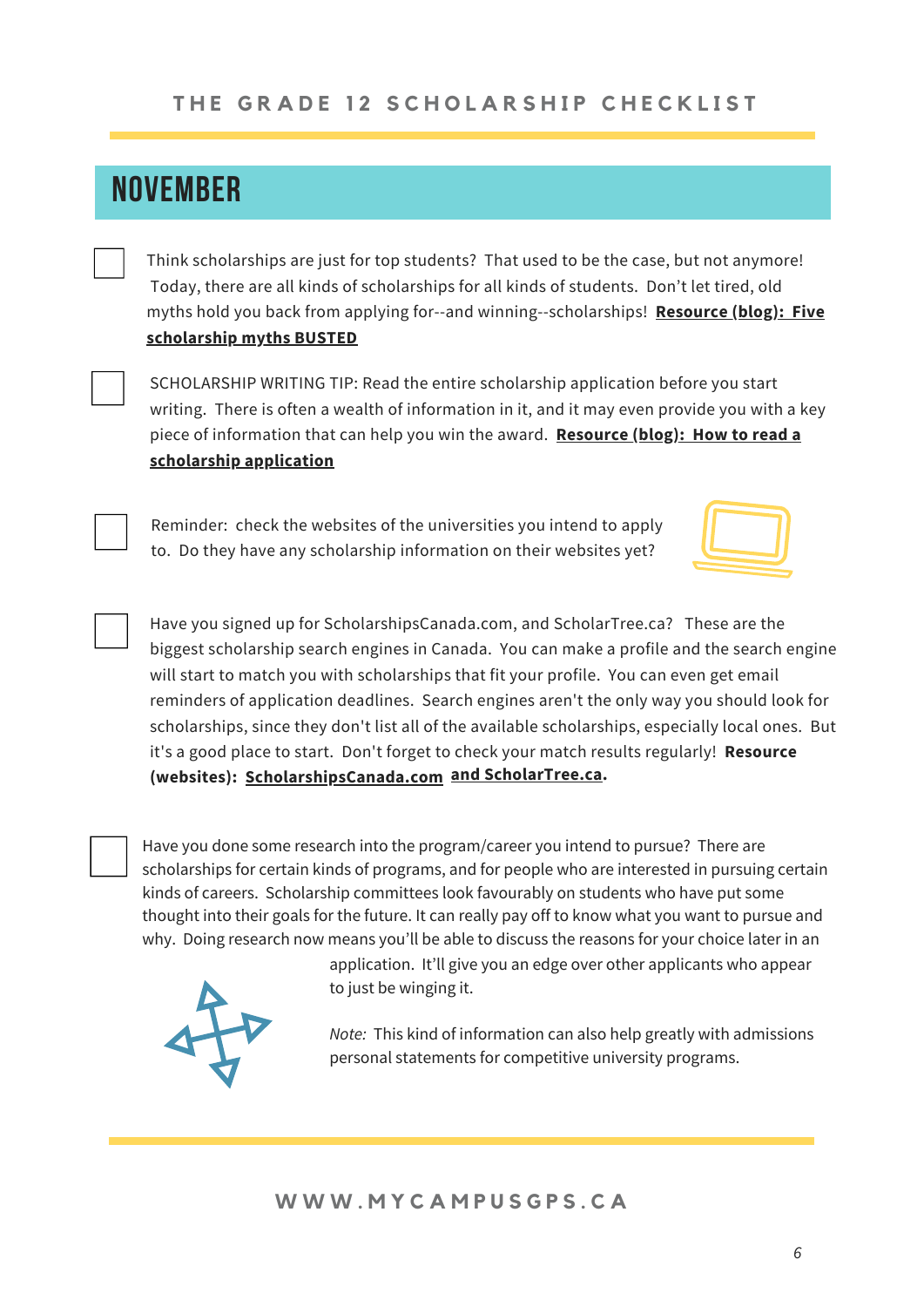\_\_\_\_\_\_\_\_\_\_\_\_\_\_\_\_\_\_\_\_\_\_\_\_\_\_\_\_\_\_\_\_\_\_\_\_\_\_\_\_\_\_\_\_\_\_\_\_\_\_\_\_\_\_\_\_\_\_\_\_\_\_\_\_\_\_\_\_\_\_\_\_\_\_\_\_\_\_\_\_\_\_

\_\_\_\_\_\_\_\_\_\_\_\_\_\_\_\_\_\_\_\_\_\_\_\_\_\_\_\_\_\_\_\_\_\_\_\_\_\_\_\_\_\_\_\_\_\_\_\_\_\_\_\_\_\_\_\_\_\_\_\_\_\_\_\_\_\_\_\_\_\_\_\_\_\_\_\_\_\_\_\_\_\_

\_\_\_\_\_\_\_\_\_\_\_\_\_\_\_\_\_\_\_\_\_\_\_\_\_\_\_\_\_\_\_\_\_\_\_\_\_\_\_\_\_\_\_\_\_\_\_\_\_\_\_\_\_\_\_\_\_\_\_\_\_\_\_\_\_\_\_\_\_\_\_\_\_\_\_\_\_\_\_\_\_\_

\_\_\_\_\_\_\_\_\_\_\_\_\_\_\_\_\_\_\_\_\_\_\_\_\_\_\_\_\_\_\_\_\_\_\_\_\_\_\_\_\_\_\_\_\_\_\_\_\_\_\_\_\_\_\_\_\_\_\_\_\_\_\_\_\_\_\_\_\_\_\_\_\_\_\_\_\_\_\_\_\_\_



#### **Add your own "to dos" for NOVEMBER:**

# **december**

SCHOLARSHIP WRITING TIP: Having difficulty pushing past the feeling that you're bragging? This is a natural feeling. Many students feel this way, but now is not the time to hold back. The scholarship committee wants to hear about your accomplishments! Here's how to discuss your successes without feeling "braggy". **Resource (blog): How to talk about [accomplishments](https://www.mycampusgps.ca/single-post/2018/07/30/How-to-talk-about-accomplishments-without-feeling-like-bragging) without feeling like bragging**

Need some motivation to keep moving ahead? There are two kinds of ROI (return on investment) with scholarships. There's the free money (yaaas!), and then there are the other, lesser known benefits of scholarships. One of them is that once you win one award, it increases your chances of winning more because it demonstrates a record of previous achievement. That's why I say "scholarships beget [scholarships".](https://www.mycampusgps.ca/single-post/2018/08/15/The-hidden-benefits-of-scholarships) **Resource (blog): The "hidden" benefits of scholarships**



Are you checking your email regularly? Most, if not all, university's main form of communication is via email. Check regularly to ensure you're not missing important information like scholarship opportunities and upcoming deadlines. You may also be contacted by an external scholarship funder (the organization offering the scholarship) if they require further information on an application you've submitted. Or better yet - when you've been offered an award! **Resource [\(LinkedIn](https://www.linkedin.com/pulse/why-grade-12-students-need-manage-email-how-do-janet-macdonald/) article): Why grade 12 students need to manage their email, and how to do it**